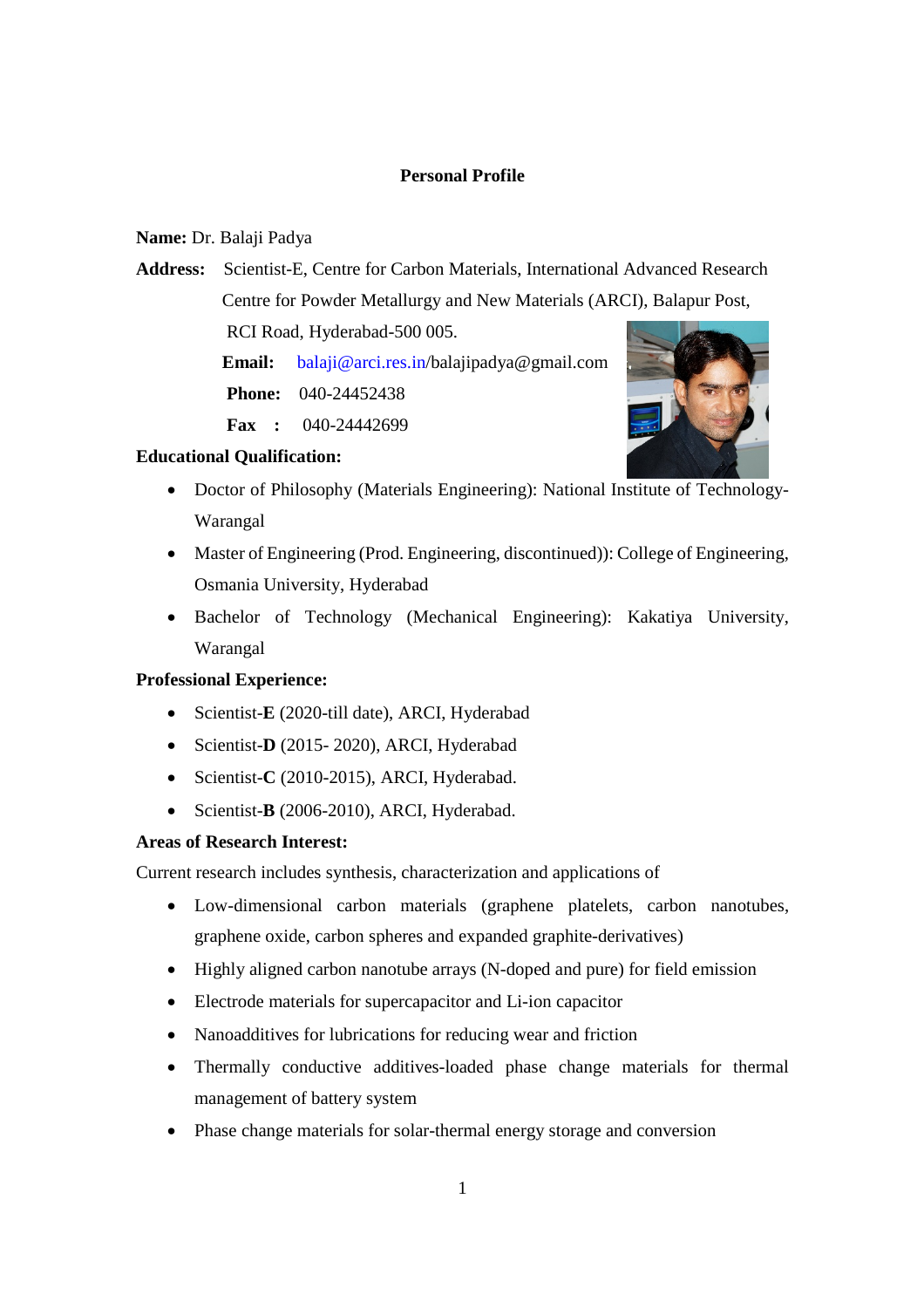Thermal interface materials

#### **Scientific Publications (Journals and Proceedings):**

- 1. Facile synthesis of multidimensional nanoscaled-carbon via simplified arc underwater: An integrated process for 0-D, 1-D, and 2-D, R. Kali, **Balaji Padya**, G.V.Ramana, P.K.Jain, Nano-structures & Nano-Objects 26 (2021)100684.
- 2. Insights into Na-ion storage behavior of solid-waste derived carbon via chargeaveraged discharge/charge voltages, R. Kali, S. Miriyala, **Balaji Padya**, T.N.Rao, P.K.Jain, ACS Energy and Fuels 35 (6)(2021) 5291-5297.
- 3. Constructing nanocarbon-loaded precisely phase transition-tuned energy composite eutectics with enhanced thermal conductivity: Nanocarbon's crystallinity-dependent thermal transport, **Balaji Padya**, Akshay, N. Ravikiran, Ravi Kali, B. Bollareddy, N. Narasaiah, P.K. Jain, Materials Today Communication (review).
- 4. Preparation and electrochemical capacitive properties of multidimensional (1-D and 2-D) nanocarbon-hybridized nitrogen-containing porous carbon for carbon/carbon supercapacitor: Nanocarbon-aided capacitance boosting, **Balaji Padya**, Ravi Kali, N. Ravikiran, N. Narasaiah, P.K. Jain, Colloids and Surfaces A 627 (2021) 127225 (8pp)
- 5. Facile synthesis and frequency-response behavior of supercapacitor electrode based on surface-etched nanoscaled-graphene platelets, **Balaji Padya**, Ravi Kali, P.K. Enaganti, N. Narasaiah, P.K. Jain, Colloids and Surfaces A 609 (2021) 125587 (8pp)
- 6. High thermal energy storage and thermal conductivity of few-layer graphene platelets loaded phase change materials: A thermally conductive additive for thermal energy harvesting, **Balaji Padya**, N. Ravikiran, Ravi Kali, N. Narasaiah, P. K. Jain, Energy Storage 2 (6) (2020) 199 (8pp).
- 7. Xylitol based phase change material with graphene nanoplatelts as filler for thermal energy management, P.K. Varadaraj, D. Sandeep, **Balaji Padya**, P.K.Jain, I. Conf Emerging Trends in Engineering, Learning and Analytics in intelligent system 2 (2020) 551-558.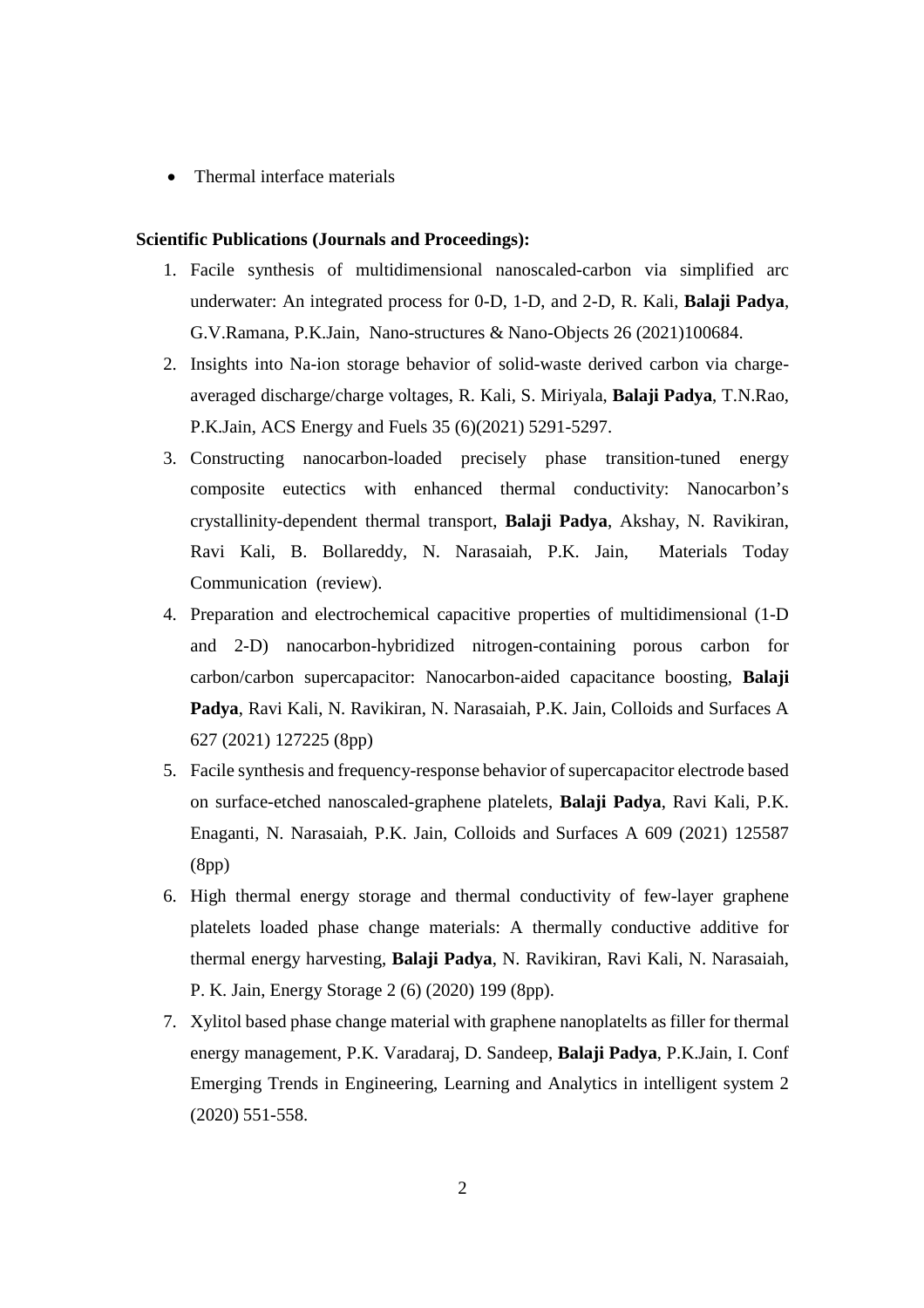- 8. Multifunctional surface-modified ultrathin graphene flakes for thermal and electrochemical energy storage application, **Balaji Padya**, N. Ravikiran, Ravi Kali, N. Narasaiah, P.K. Jain, T.N. Rao, Materials Today: Proceedings 26 (2020) 52-57.
- 9. Constructing graphene-coupled nitrogen-doped carbon-based all-carbon hybrid for hybrid Li-ion supercapbattery: An investigation and insight into "charge-averaged" charge/discharge voltage analysis, **Balaji Padya**, Ravi Kali, N. Ravikiran, N. Narasaiah, P.K. Jain, Journal of Alloys and Compounds 872 (2021) 159660 (9pp).
- 10. A controlled process of atomic-scale material design via temperature-mediated grain refinement of NiCo2O<sup>4</sup> rods for capacitive energy storage, **Balaji Padya**, P.K. Enaganti, Ravi Kali, N. Ravikiran, N. Narasaiah, P.K. Jain, J Science: Advanced Materials and Devices 5 (2020) 173-179.
- 11. Modified activation process for supercapacitor electrode materials from African maize cob, M. Kigozi, R. Kali, A.Bello, **Balaji Padya**, G.M. Kalu-Uka, J Wasswa, P.K.Jain, Materials 13 (23) (2020) 5412.
- 12. Solid-waste derived carbon as anode for high performance lithium-ion batteries, R. Kali, **Balaji Padya**, T.N.Rao, P.K.Jain, Diamond and Related Materials 98 (2019) 107517.
- 13. A facile co-solvent strategy for preparation of graphene nanoplatelet powder: An industrially viable innovative approach, **Balaji Padya**, N. Narasaiah, P.K. Jain, T.N. Rao,Ceramics International 45 (2019) 13409-13413.
- 14. Oxidation of 2D-WS2 nanosheets for generation of2D-WS2/WO3 heterostructure and 2D and nanospherical WO3, H.K. Adigili, **Balaji Padya**, L.Venkatesh,VSK Chakravadhanula, A.K Pandey, Phys Chem Chem Phys 21 (45) (2019)25139- 25147.
- 15. Effect of 1-D carbon nanotube loading on dispersion and mechanical properties of epoxy nanocomposite materials, S. Pochaiah, **Balaji Padya**, A. Krishnaiah, International Journal of modern engineering and research Technology 5 (2018)5- 10.
- 16. Ultrathin 2D carbon material as engine oil additive for studying antifriction and antiwear behavior, N. Ravikiran, **Balaji Padya**, P.K.Jain, A. Krishnaiah,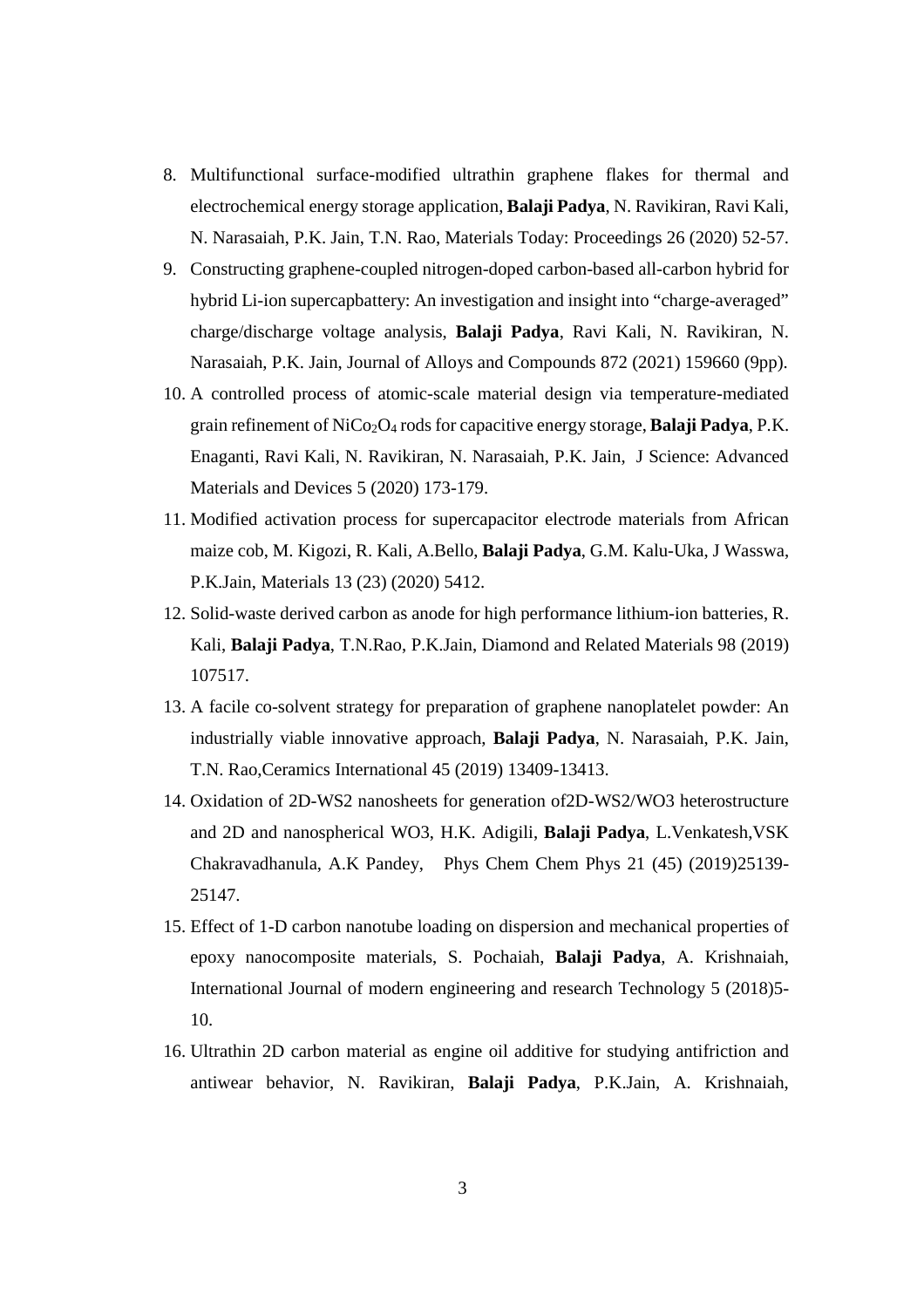International Journal of modern engineering and research Technology 5 (2018) 19- 30.

- 17. Ni nanoparticles prepared by simple chemical method for the synthesis of Ni/NiOmultilayered graphene by chemical vapor deposition, M. Ali,N. Remali, G.V.Gedela, **Balaji Padya**, P.K.Jain, A Al-Fateh, U.A. Rana, V.V.S.S. Srikanth Solid state Sciences 64 (2017) 34-40.
- 18. Preparation and characterization of graphene nanoplatelts integrated polyaniline based conducting nanocomposites, M.R. Tokala, **Balaji Padya**, P.K.Jain, C.H.S. Chakra, Superlattices and Microstructure 82 (2015) 287-292.
- 19. Electrochemically active polyaniline (PANi) coated carbon nanopipes and PANi nanofibers containing composites, G.V. Ramana, P.S. Kumar, VVVS Srikanth, **Balaji Padya**, P.K.Jain, J Nanoscience and Nanotechnology 15 (2) (2015) 1338- 1343.
- 20. Rapid mixing chemical oxidative polymerization: An easy route to prepare PANI coated small diameter CNTs/PANI nanofibers composite thin film, G. Venkata Ramana, **Balaji Padya**, V.V.S.S Srikanth, P.K. Jain, Bulletin of material science 37 (3) (2014) 585-588.
- 21. Carbon nanotube-polyaniline nanotube core-shell structure for electrochemical Applications, Venkata Ramana G, Srikanth VVSS, **Balaji Padya**, PK Jain European polymer journal 57 (2014) 137-142.
- 22. Nanoelectron emitters for vacuum electron devices, K.Santosh Kumar, Meduri Ravi, K.S. Bhat, Lalit Kumar, J.S. Rawat, P.K. Chaudary, P.K. Jain and **Balaji Padya**, Nanotech Insights 5 (3 and 4) (2014) 94-97.
- 23. Nitrogen incorporated highly aligned carbon nanotube arrays thin film grown from single feedstock for field Emission, **Balaji Padya,** Dipankar Kalita, P.K. Jain, G.Padmanabham, M.Ravi, K.S. Bhat, J Nanoelectronics and Optoelectronics. 8 (2) (2013) 177-181.
- 24. Characterization of intermediates in the synthesis of reduced graphene-oxide through sequential de-oxygenation, A.K. Mishra, C. Srinath, P.K. Jain, **Balaji** Padya, M. Chopkar, Nano Trends: A Journal of Nanotechnology and Its Applications: 14(2) (2013) 1-9.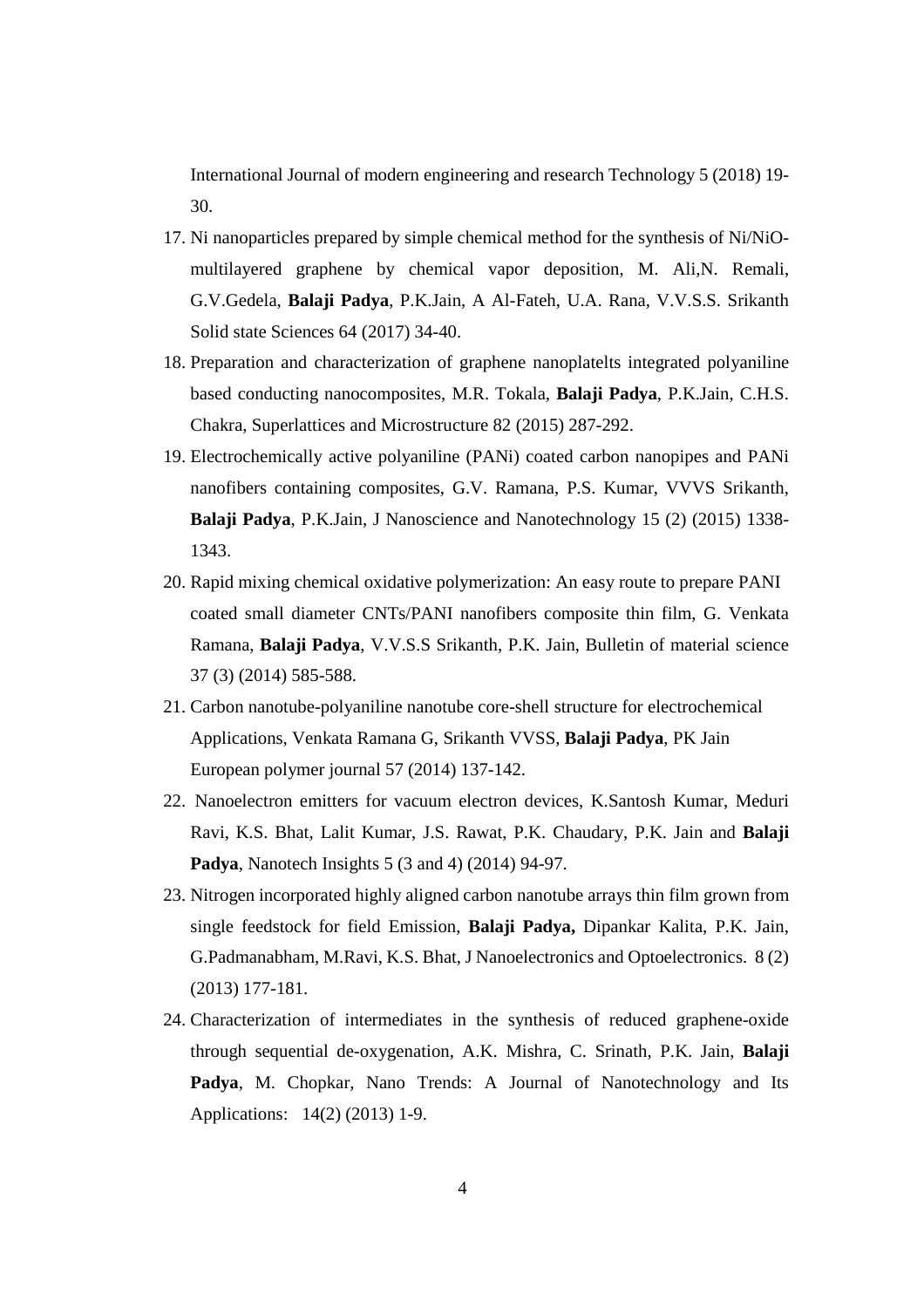- 25. Influence of nitrogen doping concentration on morphology and microstructure of nitrogen doped super-aligned carbon nanotube forest, AVB Subramanyam, **Balaji Padya**, PK Jain, J advanced microscopy 8, 300-304 (2013).
- 26. Surface modification effect on the thermal and mechanical properties of multiwalled carbon nanotubes / epoxy nanocomposites, G.V. Ramana, **Balaji Padya**, P.K.Jain, IEEE proceedings 978-1-4673-0074-2/11 (2013) 110-113.
- 27. Highly ordered nitrogen doped carbon nanotube novel structures of aligned carpet for enhanced field emission properties, **Balaji Padya**, P.K. Jain, G.Padmanabham, M Ravi, K.S.Bhat, AIP Conf. Proc. 1538 (2013) 196-199.
- 28. Role of buffer gas pressure on the synthesis of carbon nanotubes by arc discharge Method, Manikantan Kota, **Balaji Padya**, G. V. Ramana, P.K. Jain, G. Padmanabham, AIP Conf. Proc. 1538 (2013) 200-204.
- 29. Thermal properties of Multi-walled carbon nanotube-graphite nanosheets/epoxy Nanocomposites, G. Venkata Ramana, **Balaji Padya**, Vadali V.S.S. Srikanth, P.K. Jain, AIP Conf. Proc. 1538 (2013) 205-208.
- 30. Synthesis of amorphous carbon nanofiber using iron nanoparticles as catalyst. Mokhtar Ali, G.Venkata Ramana, **Balaji Padya**, VVSS Srikanth, PK Jain AIP Conf. Proc. 1538 (2013) 237.
- 31. Morphological, structural and phase characteristics of conventionally sintered MWCNT/Cu composites, R.Naresh Kumar, **Balaji Padya**, SB Chandrasekhar, PK Jain VVSS Srikanth, K.Bhanushankara Rao, IEEE Conf. Proc. 978-1-4799-4/13 (2013) 190-192.
- 32. Self organized growth of bamboo like carbon nanotube arrays for the field emission Properties, **Balaji Padya**, Dipankar Kalita, P.K. Jain, G.Padmanabham, M.Ravi, K.S. Bhat, Applied Nanoscience: 2 (2012)253-259.
- 33. Carbon nanotubes-graphite nanosheets/ polyaniline conducting polymer nanocomposites, P.K. Jain, **Balaji Padya**, G.Venkata Ramana, G. Padmanabham Nanotech Insight, 3(1) (2012) 21-22.
- 34. Thermal and mechanical properties of multiscale carbon nanotubes and carbon fiber reinforcement in epoxy hybrid nanocomposites, P.K. Jain, **Balaji Padya**, P.S.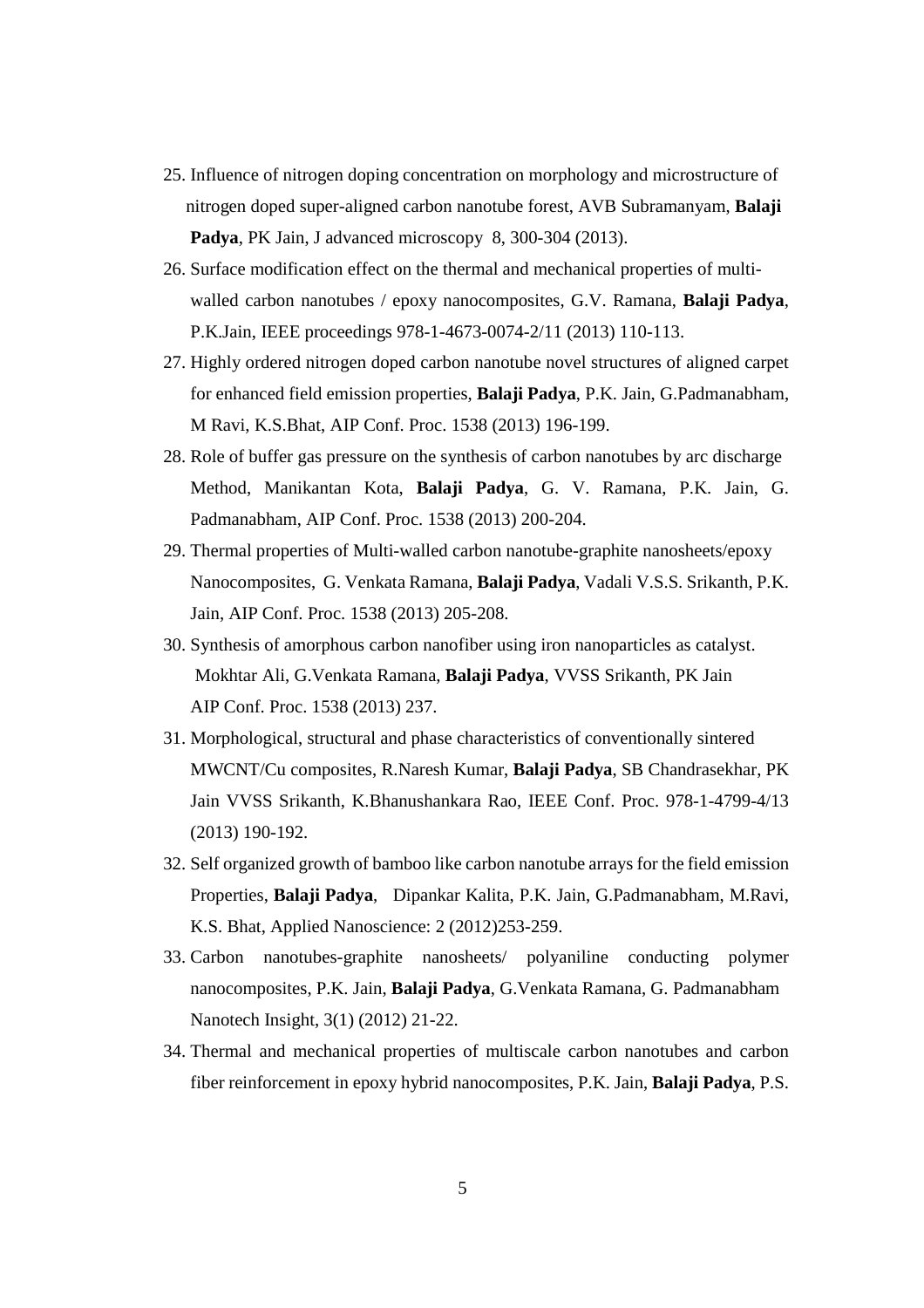Rao, K Mohana Krishna Chowdary, B. Ashwani Kumar, G.Anusha**,** J Nanostructured Polymer and Nanocomposites**:** 7/3 (2011) 81-86.

- 35. Electrically conductive carbon nanopipe-graphite nanosheet/polyaniline composites, G. V. Ramana, **Balaji Padya**, Vadali V.S.S. Srikanth , P.K. Jain, G. Padmanabham, G. Sundararajan, Carbon 49 (2011) 5239 -5245.
- 36. Purification of multi-walled carbon nanotubes synthesized by arc discharge set-up, Y.Malathi, **Balaji Padya**, K.V.P Prabhakar, P.K. Jain, Carbon Letter: 11 (3) (2010) 184-191.
- 37. Mechanical properties of multi-walled carbon nanotubes reinforced polymer nanocomposites, G. V. Ramana, **Balaji Padya,** R. Naresh Kumar, K.V.P. Prabhakar, P.K. Jain, Indian Journal of Advanced Engineering and Materials Sciences: 17 (2010) 331-337.
- 38. Production of hydrogen and carbon nanofibers through the decomposition of methane over activated carbon supported Pd catalysts, J. Sarada Prasad, Vivek Dhand, V. Himabindu, Y. Anjaneyulu, P. K. Jain, **Balaji Padya,** International Journal of Hydrogen Energy: 35 (2010)10977-10983.
- 39. Synthesis of vertically aligned carbon nanotube arrays by injection method in CVD, **Balaji Padya**, K.V.P.Prabhakar, P.K.Jain, J Nanoscience Nanotechnology 10 (8) (2010) 4960-4966.
- 40. Dispersion and rheological aspects of multiwall carbon nanotubes in polymer matrix, Y.Malathi, G.Raj Kiran, **Balaji Padya**, K.V.P. Prabhakar, P.K. Jain, Proceedings of MEMS, NEMS & Nanoenigineering TS-205 (2008) 114-117.

#### **Professional Memberships**

- Life member of Indian Carbon Society (LM-249), 2009.
- Life member of Materials Research Society of India (LMB-2373), 2014.
- Materials Research Society-Singapore (2015-16)

#### **List of Projects ongoing/completed**

- To develop pattern growth of vertically aligned carbon nanotubes for field emission application (DRDO-sponsored)
- Graphene polyaniline composites for energy storage (DST-SERB-sponsored)